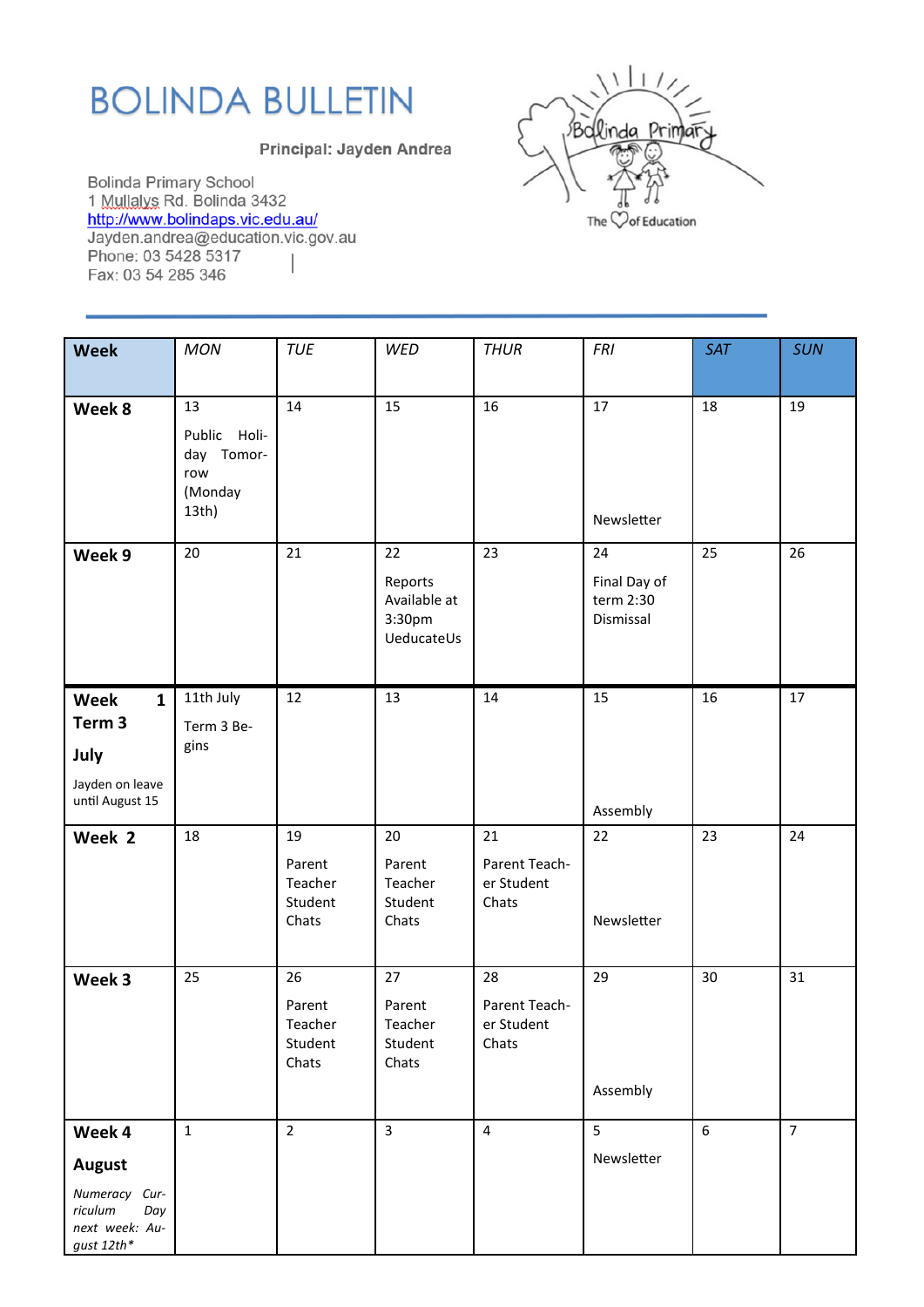## *Principal's Message*

#### Hello Families

Jayden

Bolinda PS prides itself on its teamwork and support and term 3 will be no different. All the structures and processes that support student learning will flow into next term and beyond despite a few staffing changes.

I am saddened to share the news that Leighann Bloomfield has informed me that she will not be continuing in her teaching role at Bolinda Primary School. Those of you who know the story know that Leighann has made a very hard decision, but will still be linked to the school through her daughters and through our very strong school community. I would like to thank Leighann for her contributions to building a wonderful specialist program, supporting all of us in teaching and learning and leading our Inclusion initiative in its early stages.

Replacing Leighann in the specialist role will be Glenn Steere. A teacher who has been a well loved CRT at our school in term 2 and has formed amazing ties with students already. We are very lucky to have such a quality teacher to continue teaching and learning in the specialist area. Students report that the love having Mr Steere in all levels of the school.

Thank you to all those who helped at the Bunnings BBQ last weekend. One of the great benefits of events like these (apart from the money) is that our community can spend time getting to know one another. It is clear that we have a very supportive and close knit community as evidenced by the number of hands that went up to volunteer for the event, which was nearly cancelled due to the date being given on the long weekend and many people having previous engagements.

I am on long service leave from the 7th of July until the 15th of August. Our family is going to swim with fish on the Great Barri-

er Reef and hopefully build a memory for my children of the reef before it degrades too much more. A little sad. It will be my first time seeing the reef as well.

Our focus on Wellbeing and Numeracy will continue into the new term with Parent, teacher, student conferences. It is quite important that we allow students to be included in these learning conversations so that goal setting is transparent and clear and that they are invested in their own learning journey. If you need to talk privately to your child's teacher, please approach them at another time outside of these interviews. We are always here with the door open and yes, you are allowed in now!!!

Staff will be engaged in a Numeracy Curriculum day on the 12th of August\*. This day is one of three in the second half of the year (first aid and data coaching are the other two\*) and will be student free with no onsite supervision. Please put this date into your diaries as we will not be onsite at school and we would hate for a student to be wandering around for 6.5 hours without supervision.

|        |                                            | *****************     |        |
|--------|--------------------------------------------|-----------------------|--------|
| ☆<br>☆ |                                            | Term 3 Team           | ☆<br>☆ |
|        | $\star$ Principal                          | Jayden Andrea         | ☆      |
|        | ☆<br>☆ P-2                                 | Anna Rapetti          | ☆<br>☆ |
| ☆<br>☆ |                                            | <b>Sharon McRae</b>   | ☆<br>☆ |
|        | $\frac{1}{\sqrt{3}}$ 2-4                   | <b>Adele Bench</b>    | ☆      |
| ☆<br>☆ |                                            | <b>Deb Rosewall</b>   | ☆<br>☆ |
| ☆      | $\overrightarrow{\mathbf{A}}$ 4-6          | <b>Bree Smith</b>     | ☆<br>☆ |
| ☆      |                                            | Abi Van Der Weerden   | ☆      |
| ☆<br>☆ |                                            | <b>Nicole Steward</b> | ☆<br>☆ |
| ☆☆     | <b>Specialist</b>                          | <b>Glenn Steere</b>   | ☆<br>☆ |
|        | $\overleftrightarrow{\mathbf{x}}$ Business | <b>Katie Duoba</b>    | ☆      |
| ☆      |                                            |                       | ☆      |

### **Pipeworks**

We have received approval from the VSBA for emergency repair funding for our out-dated plumbing system. The grant will cover replacement of the old pipes, a new catchment system and some new, fancy shed pump arrangement that is far more reliable and will mean that we have no downtime for broken pipes and pumps. Works will be completed over the holidays.

This has been a long time in the making and provides peace of mind and security.